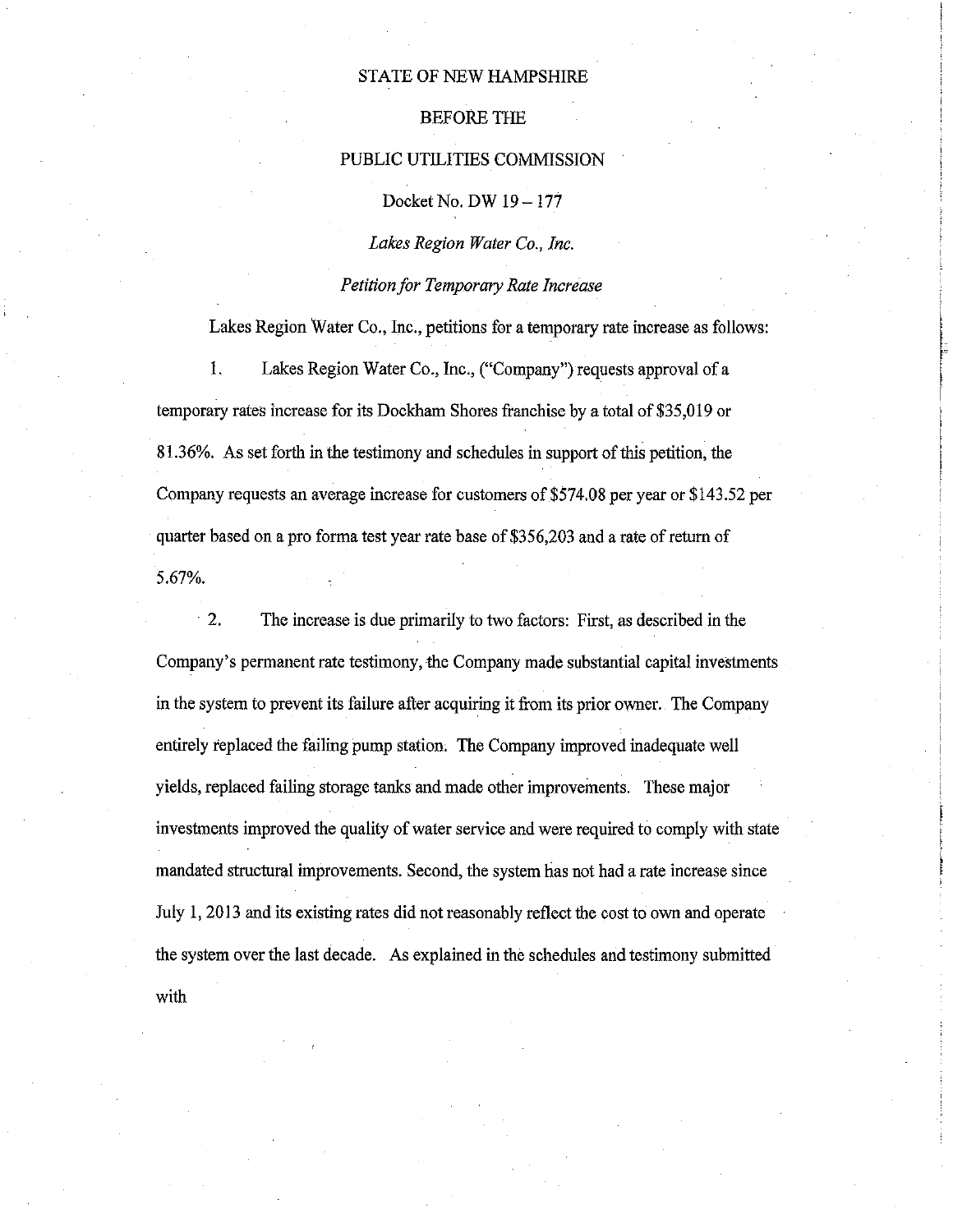this petition, during the twelve-month period ending December 31, 2018, existing rates resulted in a net operating loss of \$15,003.

3. The Company requests that the Commission approve a temporary rate increase pending review of its permanent rates, subject to reconciliation as provided by RSA 378:29. RSA 378:27 provides for approval of temporary rates as follows:

378:27 Temporary Rates.  $-$  In any proceeding involving the rates of a public utility brought either upon motion of the commission or upon complaint, the commission may, after reasonable notice and hearing, if it be of the opinion that the public interest so requires, immediately fix, determine, and prescribe for the duration of said proceeding reasonable temporary tates; provided, however, that such temporary rates shall be sufficient to yield not less than a reasonable return on the cost of the property of the utility used and useful in the public service less accrued depreciation, as shown by the reports of the utility filed with the commission, unless there appears to be reasonable ground for questioning the figures in such reports.

Temporary rates are necessary to provide for a reasonable return on the Company's investment in used and useful plant placed in service during the test year.

4. The Company requests temporary rates on a service rendered basis as of the date specified for publication of the Commission's Order of Notice in this proceeding. *Appeal of Pennichuck Water Works,* 120 N.H. 562, 567 (1980) (rates may be effective as of "the date on which the utility files its underlying request for a change in its permanent rates.").

WHEREFORE the Company requests that the Commission:

A. Issue an Order of Notice for publication;

B. . Approve temporary to be effective as of the date of publication on a service rendered basis, subject to reconciliation; and

C. Grant such other relief as justice may require.